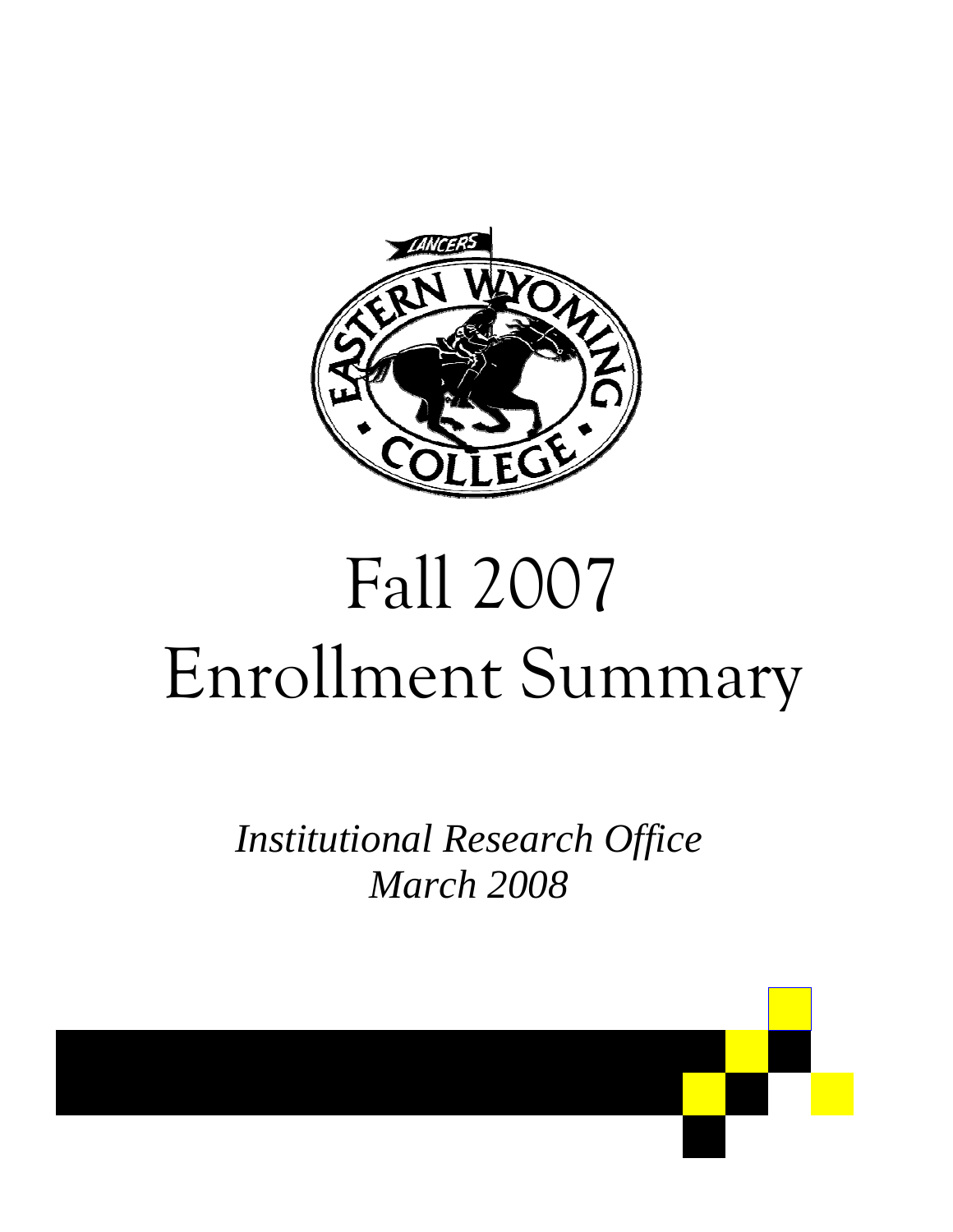## **TABLE OF CONTENTS**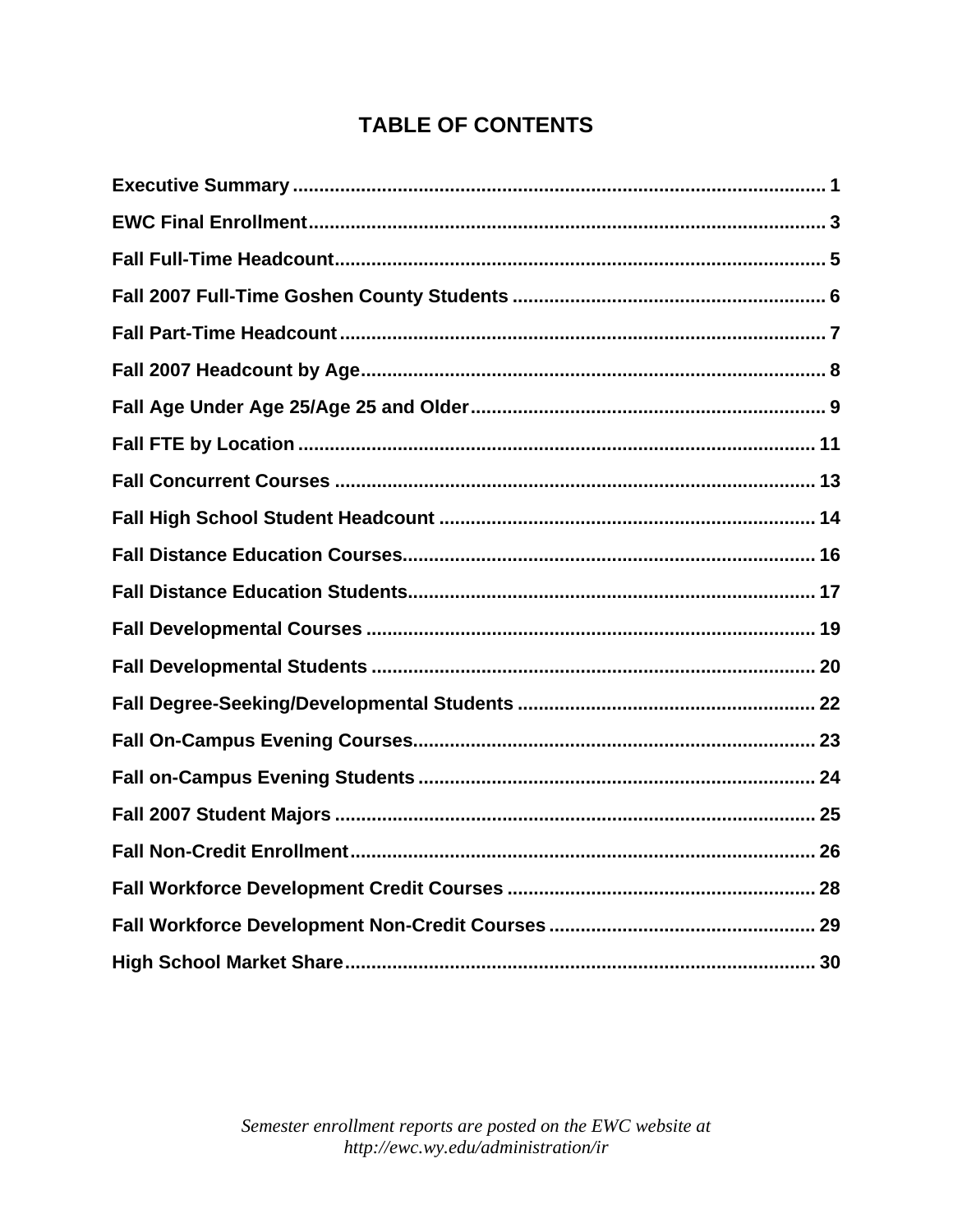## EXECUTIVE SUMMARY

The Fall 2007 headcount increased 7.7% and the FTE increased 4.6%. Full-time headcount was up 52 students and part-time headcount was up 60 students resulting in a total incline of 112 students. The number of students who attended EWC for the first time in Fall 2007 was up 62 full-time students and up 54 part-time students. The number of students who had attended EWC anytime prior to Fall 2007 was down 2 fulltime students and up 5 part-time students. Goshen County was up 53 full time and up 85 part-time students, and outreach decreased by 1 full time and 25 part-time students. Goshen County FTE increased by 78.62 FTE, and outreach decreased by 32.14 FTE. Outreach accounted for 37.60% of the FTE.

Credit course offerings are provided as regular courses in both Goshen County and the 12 outreach sites. In addition, concurrent enrollment in the high schools, and distance learning courses are also offered. Outreach had 46.82% of its 395.17 FTE from concurrent enrollment courses. Goshen County courses generated 655.83 FTE of which 8.51% are from concurrent enrollment courses, 5.34% from evening courses, and 9.15% from distance education courses. Concurrent enrollment courses generated 58.16% of the 318.09 non-LEA (Law Enforcement Academy) FTE from outreach. Please note that LEA credits have only been "countable" since Fall 2006.

One of the challenges in scheduling courses is determining the time and delivery method that will best serve the largest number of students and accommodate the needs of non-traditional and site bound students. EWC does not have an adequate number of instructors to also offer many of the distance learning and evening courses during the day in a regular classroom setting. Some of the on-campus day students enrolled in distance learning and/or evening courses may prefer to take the courses during the daytime in a regular course setting; however, that option is not always available. The 48 distance education courses served 43 students living in EWC's outreach areas and 47 students living in Goshen County for a total of 92 students. However, 44 (93.62%) of the 47 students in Goshen County were also enrolled in regular on-campus day courses. Similarly, the 31 on-campus credit evening courses served a total of 75 students with 55 (73.33%) of the students also enrolled in regular on-campus day courses.

Developmental courses are offered for those students who do not have college level skills in reading, writing, and mathematics. There were 155 students enrolled in developmental courses, which accounted for 5.18% of the FTE. Of the 155 students enrolled in developmental courses, 146 of those students are seeking an associate degree or certificate.

The total Fall 2007 headcount was 1,558 students. Of those students, 904 (58.02%) were non-degree seeking. The academic programs with the largest enrollments were Interdisciplinary Studies, Welding & Joining Technology, and Veterinary Technology.